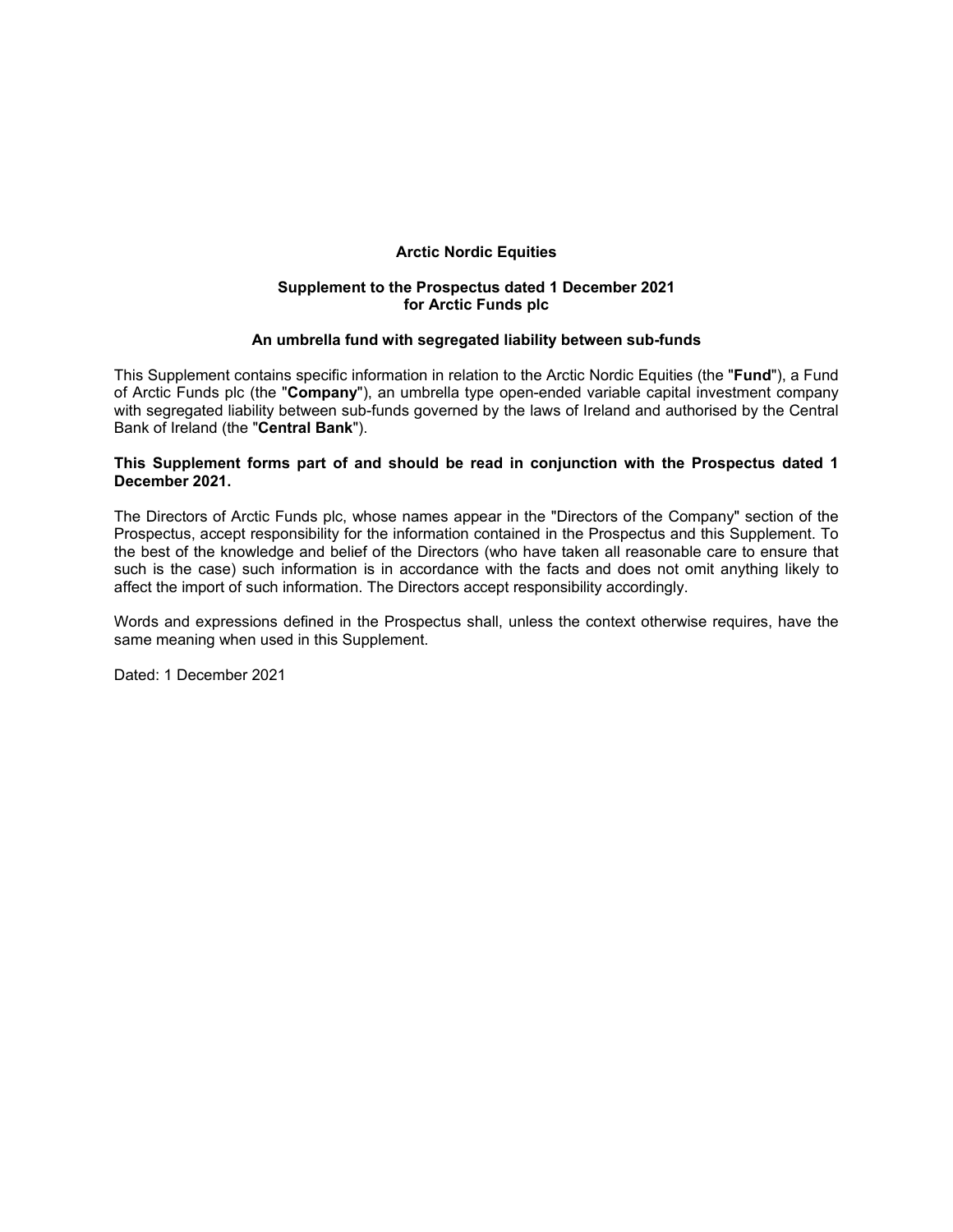## **IMPORTANT INFORMATION**

### **THIS DOCUMENT IS IMPORTANT. BEFORE YOU PURCHASE ANY OF THE SHARES REPRESENTING INTERESTS IN THE FUND DESCRIBED IN THIS SUPPLEMENT YOU SHOULD ENSURE THAT YOU FULLY UNDERSTAND THE NATURE OF SUCH AN INVESTMENT, THE RISKS INVOLVED AND YOUR OWN PERSONAL CIRCUMSTANCES. IF YOU ARE IN ANY DOUBT ABOUT THE CONTENTS OF THIS SUPPLEMENT YOU SHOULD TAKE ADVICE FROM AN APPROPRIATELY QUALIFIED ADVISOR.**

#### **Suitability of Investment**

You should inform yourself as to (a) the possible tax consequences, (b) the legal and regulatory requirements, (c) any foreign exchange restrictions or exchange control requirements and (d) any other requisite governmental or other consents or formalities which you might encounter under the laws of the country of your citizenship, residence or domicile and which might be relevant to your purchase, holding or disposal of the Shares.

The value of the Shares may go up or down and you may not get back the amount you have invested. See the section headed "Risk Factors" in this Supplement and in the Prospectus for a discussion of certain risks that should be considered by you.

An investment in the Shares is only suitable for you if you (either alone or with the help of an appropriate financial or other advisor) are able to assess the merits and risks of such an investment and have sufficient resources to be able to bear any losses that may result from such an investment. The contents of this document are not intended to contain and should not be regarded as containing advice relating to legal, taxation, investment or any other matters.

**The Performance Fee may also be payable in the event of negative performance by a Class, provided that the Net Asset Value of the Class has outperformed the Hurdle Rate over the Calculation Period.** 

#### **General**

This Supplement sets out information in relation to the Shares and the Fund. You must also refer to the Prospectus which is separate to this document and describes the Company and provides general information about offers of Shares in the Company. You should not take any action in respect of the Shares unless you have received a copy of the Prospectus. Should there be any inconsistency between the contents of the Prospectus and this Supplement, the contents of this Supplement will, to the extent of any such inconsistency, prevail. This Supplement and the Prospectus should both be carefully read in their entirety before any investment decision with respect to Shares is made.

#### **Distribution of this Supplement and Selling Restrictions**

Distribution of this Supplement is not authorised unless accompanied by a copy of the Prospectus (other than to prior recipients of the Prospectus). The distribution of this Supplement and the offering or purchase of the Shares may be restricted in certain jurisdictions. If you receive a copy of this Supplement and/or the Prospectus you may not treat such document(s) as constituting an offer, invitation or solicitation to you to subscribe for any Shares unless, in the relevant jurisdiction, such an offer, invitation or solicitation could lawfully be made to you without compliance with any registration or other legal requirement. If you wish to apply for the opportunity to purchase any Shares, it is your duty to inform yourself of, and to observe, all applicable laws and regulations of any relevant jurisdiction. In particular, you should inform yourself as to the legal requirements of so applying, and any applicable exchange control regulations and taxes in the countries of your respective citizenship, residence or domicile as well as any other requisite governmental or other consents or formalities which might be relevant to your purchase, holding or disposal of the Shares.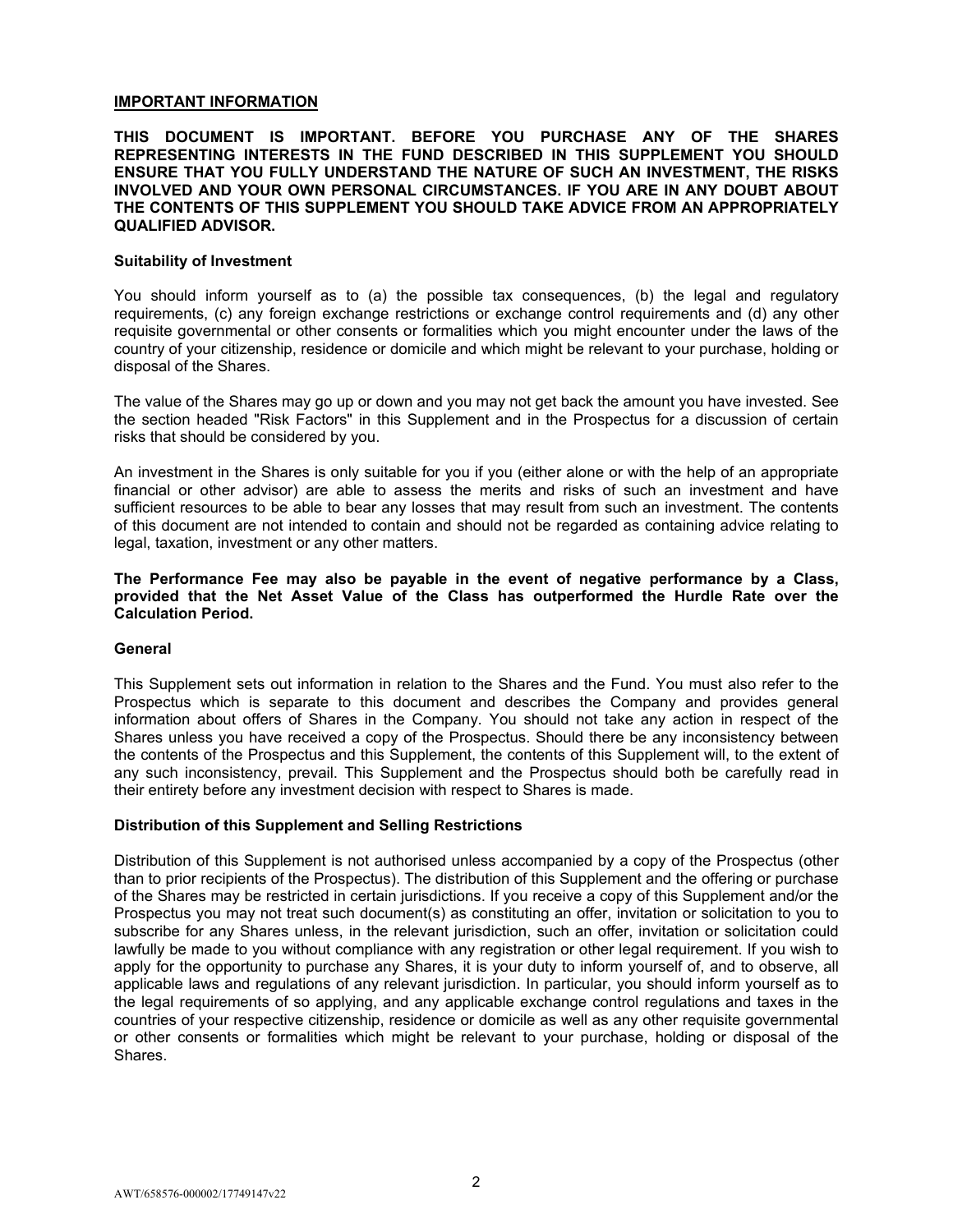## **Table of Contents**

# Page No.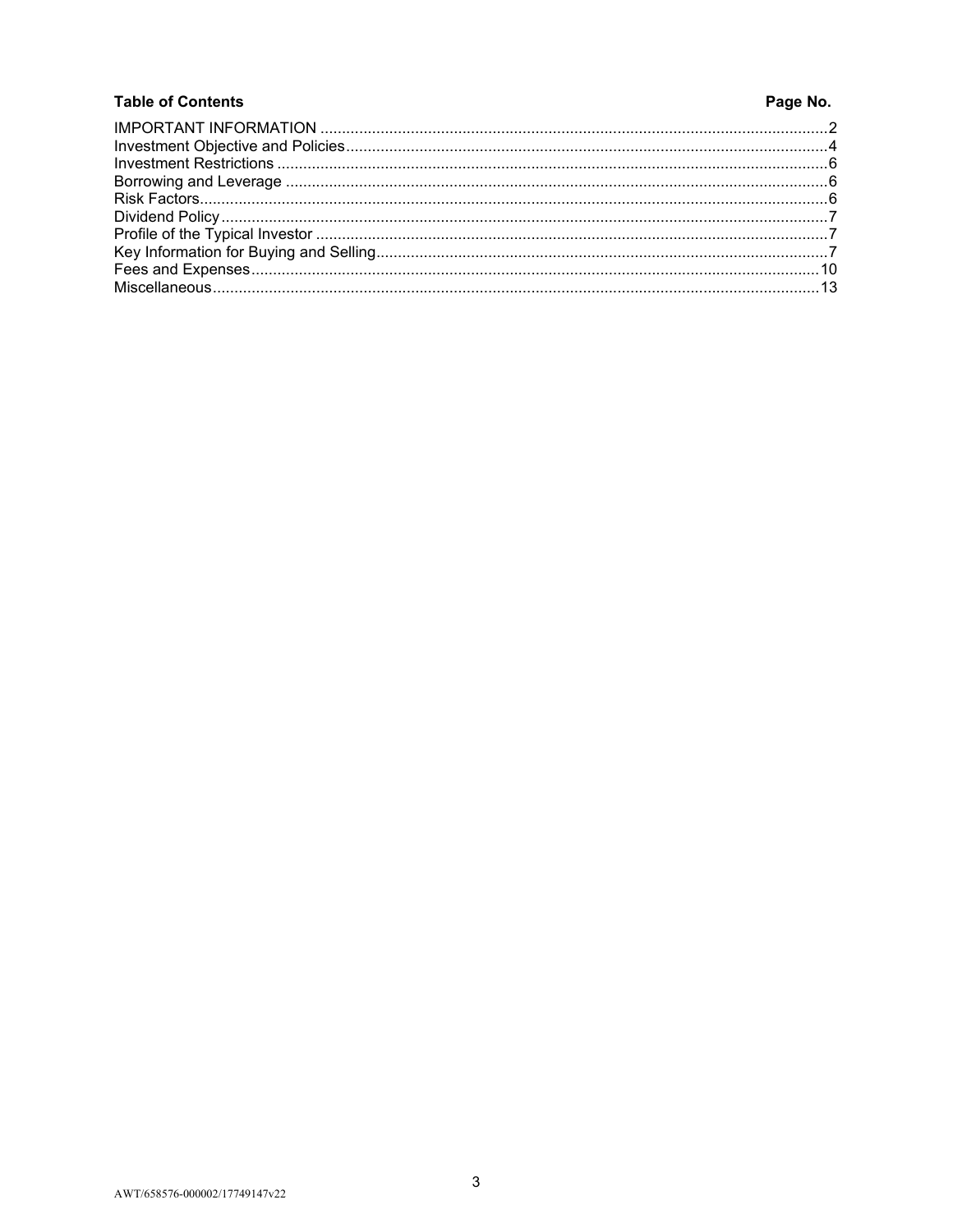## **Investment Objective and Policies**

#### **Investment Objective**

The investment objective is to achieve attractive long term investment returns relative to the VINX Benchmark Net Index NOK (the "**Reference Index**"). The Reference Index is an index (net of tax and adjusted for dividend distributions) designed to measure the equity market performance of Nordic countries.

There can be no assurance that the Fund will achieve its investment objective.

### **Investment Policies**

The Fund seeks to achieve its investment objective by pursuing a long-only strategy primarily investing in equities listed or traded on Markets ("**Nordic Region Equities**") in Norway, Sweden, Denmark, Finland and Iceland (the "**Nordic Region**"). The Fund does not have a specific industry or sectorial focus when investing in Nordic Region Equities.

Under normal market conditions, the Investment Manager intends to have a minimum of 80% of the Net Asset Value of the Fund invested in Nordic Region Equities and/or financial derivative instruments ("**FDI**") based on Nordic Region Equities.

Up to 20% of the Net Asset Value of the Fund may be invested in equities listed or traded on Markets in any other jurisdictions including emerging markets (excluding Russia, India and China) ("**Global Equities**") and/or FDIs based on Global Equities. The Fund does not have a specific industry or sectorial focus when investing in Global Equities.

The Fund may also invest up to 10% of its Net Asset Value in (i) corporate bonds (which shall be rated investment grade or sub-investment grade, fixed or floating) and other similar transferable securities including warrants and convertible bonds, (ii) money market instruments and (iii) open-ended exchangetraded funds ("**ETFs**") (collectively the "**Other Instruments**"). The Other Instruments shall be listed or traded on Markets globally. The money market instruments include short term commercial paper, floating rate notes, medium term notes, securities issued or guaranteed by any OECD government, its agencies or instrumentalities or by any supra-national entity and shall be in accordance with the requirements of the Central Bank. The ETFs are classified as collective investment schemes and could include derivative elements and/or leverage. The Investment Manager mainly invests in Other Instruments linked to the Nordic Region Equities but may also invest in Other Instruments linked to Global Equities.

The Investment Manager may also invest up to 10% of its Net Asset Value of the Fund in unlisted Nordic Region equities, global equities and the aforementioned money market instruments and bonds.

The Investment Manager may also invest in deposits, provided that they are repayable on demand or have the right to be withdrawn and will mature in no more than 12 months, subject to the maximum investment of 20% of the Fund's Net Asset Value in deposits with any one credit institution which is authorised in (i) the EEA; (ii) a signatory state (other than an EEA Member State) to the Basle Capital Convergence Agreement of July 1988 (Switzerland, Canada, Japan, United States); or (iii) Jersey, Guernsey, the Isle of Man, Australia or New Zealand. The Investment Manager's use of cash deposits under normal market conditions is expected to be limited and will most likely not exceed 20% of the Fund's Net Asset Value but, in extreme market conditions, the Investment Manager reserves the right to invest 100% of the Fund's Net Asset Value in deposits.

The Fund, under normal market conditions, consists of a portfolio of 30 to 70 long positions. Accordingly, while always fully compliant with the diversification requirements under the Regulations, the Fund's portfolio is relatively concentrated in terms of the number of positions. Under normal market conditions and in a situation where the Fund has a portfolio of 70 positions, the top 20 holdings are expected to account for 2/3rds of the Net Asset Value of the Fund. The Investment Manager is not constrained by any index weightings or market capitalisation requirements in implementing its investment strategy.

The investment strategy is based on thorough evaluation of each position's risk and potential for long term return. Each position's risk and potential for long term return is estimated by thorough bottom-up equity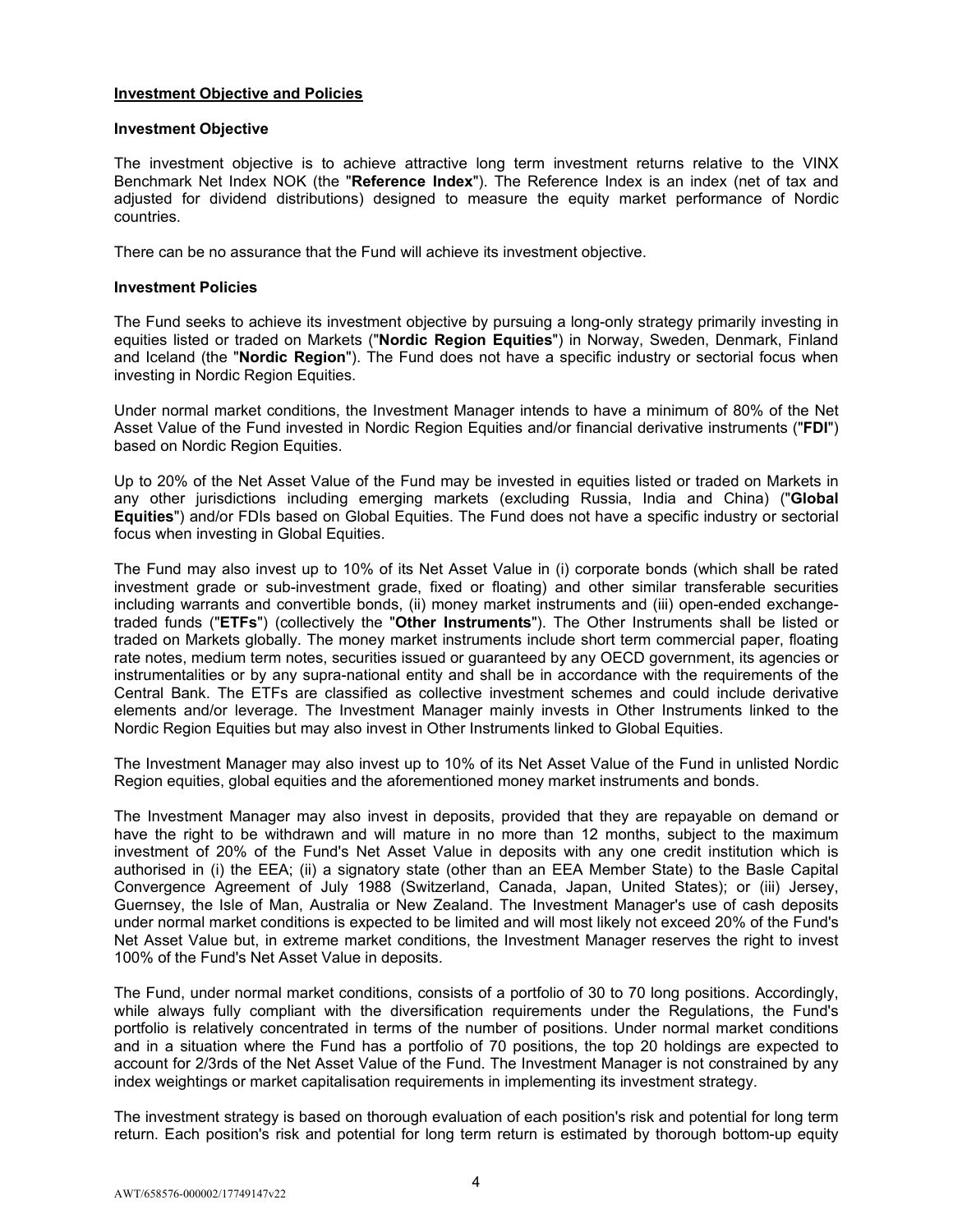analysis, analysing the company and its operations, markets, management, board, shareholder structure and valuation (earnings multiples and discounted cash flows). As a result of this analysis, the Investment Manager develops a view on the potential for long term return and the risk associated with such return. The attractiveness of the risk/reward of a position is assessed by comparing the potential for long term return with the riskiness of that return. The higher the long term return potential and the lower the risk of such a return a position is deemed to have, the more attractive the risk/reward is deemed to be, and the higher the conviction of the investment. Each position's target size within the portfolio is determined by the conviction of an attractive risk/reward of the position, the market capitalisation of the company, the liquidity and shareholder structure of the relevant security.

The purpose of efficient portfolio management is to achieve one or more of the following: the reduction of risk, the reduction of costs and the generation of additional capital or income for the Fund with no, or with an acceptably low level of, risk. For the purpose of efficient portfolio management, the Fund may use FDIs including warrants, options and futures with equities, bonds and money market instruments as underlying instruments. FDIs may also be used for hedging purposes and to protect against exchange risks/currency exposure. With the exception of convertibles (primarily bonds which are issued as part of a refinancing and which offer the option to convert into equity of the bond issuer under certain conditions and could include derivative elements and/or leverage) which may be used for investment purposes only, the Fund does not use FDIs for investment or speculative purposes or in normal investment activities under normal market conditions. FDIs may be used in times of market uncertainty. The Fund's total exposure from investments in FDIs shall not exceed the Fund's Net Asset Value. Transactions in FDIs may leverage the Fund due to the leverage inherent in such instruments. This may result in a higher level of volatility than would be the case if the Fund did not invest in FDIs. Please see the section entitled "FUNDS – Financial Derivatives and Efficient Portfolio Management" in the Prospectus for further detail on the FDIs used by the Fund.

The Fund may use repurchase/reverse repurchase agreements and securities lending in accordance with the requirements of SFTR and the Central Bank Rules. Any type of assets that may be held by the Fund in accordance with its investment objective and policies may be subject to such Securities Financing Transactions. There is no restriction on the proportion of assets that may be subject to Securities Financing Transactions which at any given time is expected to be as high as 100%. Therefore, the maximum proportion of assets that may be subject to Securities Financing Transactions is 100%. In any case the most recent semi-annual and annual report of the Company will express, as an absolute amount and as a percentage of the Fund's assets, the amount of Fund assets subject to Securities Financing Transactions.

This Fund does not have Sustainable Investment as its objective. The Company considers that the Fund meets the criteria in Article 8 of the Disclosure Regulation to qualify as an ESG Oriented Fund. The Company reserves the right to reassess this classification at any time and shall keep this classification under review pending finalisation of the regulatory technical standards to be issued in respect of the Disclosure Regulation. If the Company determines at any future point that the Fund does not meet the criteria to qualify as an ESG Orientated Fund, this Supplement shall be updated in accordance with the revised classification of the Fund.

In accordance with the section of the Prospectus entitled "Sustainability Related Disclosures", the Investment Manager follows The Norwegian Government Pension Fund Global's socially responsible investments (SRI) policy by taking ethical, environmental and social issues into account in its management of the Fund. In practice, this means that the Investment Manager invests with a view to:

- promoting good corporate governance and greater awareness of social and environmental issues among companies in which the Fund has holdings;
- promoting sustainable development in an economic, environmental and social sense; and
- avoiding investments in companies which engage in grossly unethical activities.

Companies marked as excluded on The Norwegian Government Pension Fund Global's 'Guidelines for observation and exclusion from the Government Pension Fund Global' list are regarded as outside the Funds' investment universe.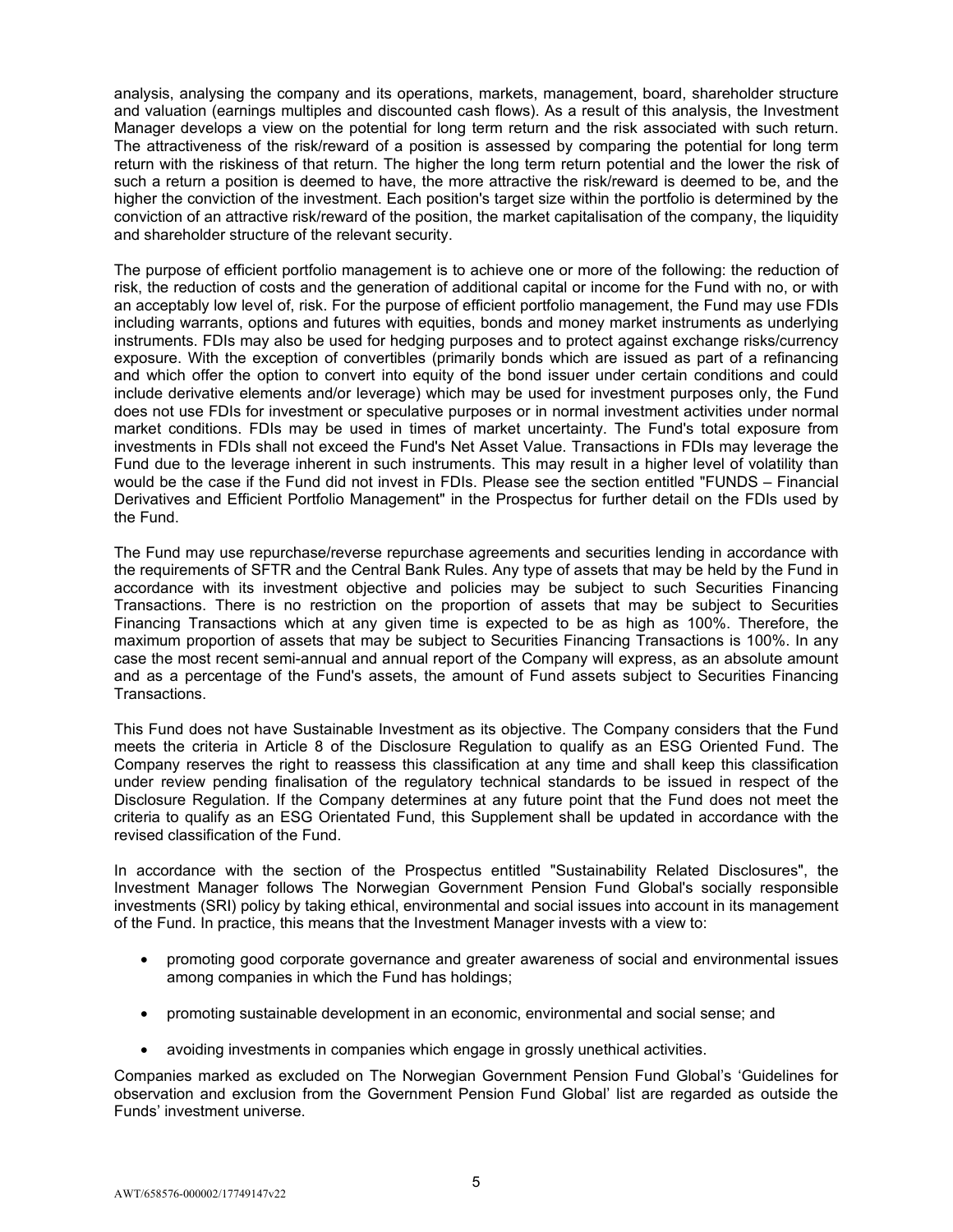Investors should read the section entitled "Risk Factors" before investing in the Fund.

### **Investment Restrictions**

The general investment restrictions set out under the heading "FUNDS - Investment Restrictions" in the Prospectus shall apply together with the following investment restrictions:

- The Fund is not permitted to invest in other collective investment schemes (UCITS and AIFs) excluding open-ended ETFs constituted as collective investment schemes; and
- The Fund is not permitted to invest in U.S. exchange-traded futures.

#### **Borrowing and Leverage**

In accordance with the general provisions set out in the Prospectus under the heading "FUNDS - Borrowing and Lending Powers" the Fund may borrow up to 10% of its net assets on a temporary basis and may charge its assets as security for any such borrowing.

The Fund uses the commitment approach to calculate its global exposure as a result of the use of derivatives. Accordingly, global exposure and leverage as a result of its investment in FDIs shall not exceed 100% of the Net Asset Value of the Fund.

### **Risk Factors**

The general risk factors set out under the heading "RISK FACTORS" section of the Prospectus apply to the Fund. In addition, the following risk factors shall also apply to the Fund:

#### *General Investment Risk*

The investments of the Fund in securities are subject to normal market fluctuations, the Fund's stock selections and other risks inherent in investing in securities, including but not limited to changes in exchange rates between currencies or the conversion from one currency to another. The value of investments and the income from them can go down as well as up and in adverse market movements the Fund may become valueless and an investor may not get back the invested amount. Investments in the Fund are volatile as a result thereof and an investment in the Fund should be viewed as long term.

#### *Investment in Cash Deposits*

In extreme market conditions the Investment Manager may invest 100% of the Fund's Net Asset Value in deposits. **Investors should note the difference between the nature of a deposit and the nature of an investment in the Fund, with particular reference to the risk that the principal invested in the Fund is capable of fluctuation.**

#### *Investment in Equities Risk*

The Fund's investments are subject to risks inherent in equity investments. In general, the value of equity investments may fluctuate, sometimes dramatically, in response to the activities and results of individual companies or because of general market, economic, political and natural conditions that are difficult to predict. Such factors include the possibility of sudden or prolonged market declines and risks associated with individual companies. Historically, equity securities have provided greater long-term returns but have entailed greater volatility than other investment choices.

#### *Investing in ETFs*

The Fund incurs the costs of its own management and fees paid to the Administrator, the Depositary, the Investment Manager and other service providers. In addition, where the Fund invests in ETFs, the Fund indirectly incurs a share of similar costs in its capacity as an investor in such ETFs.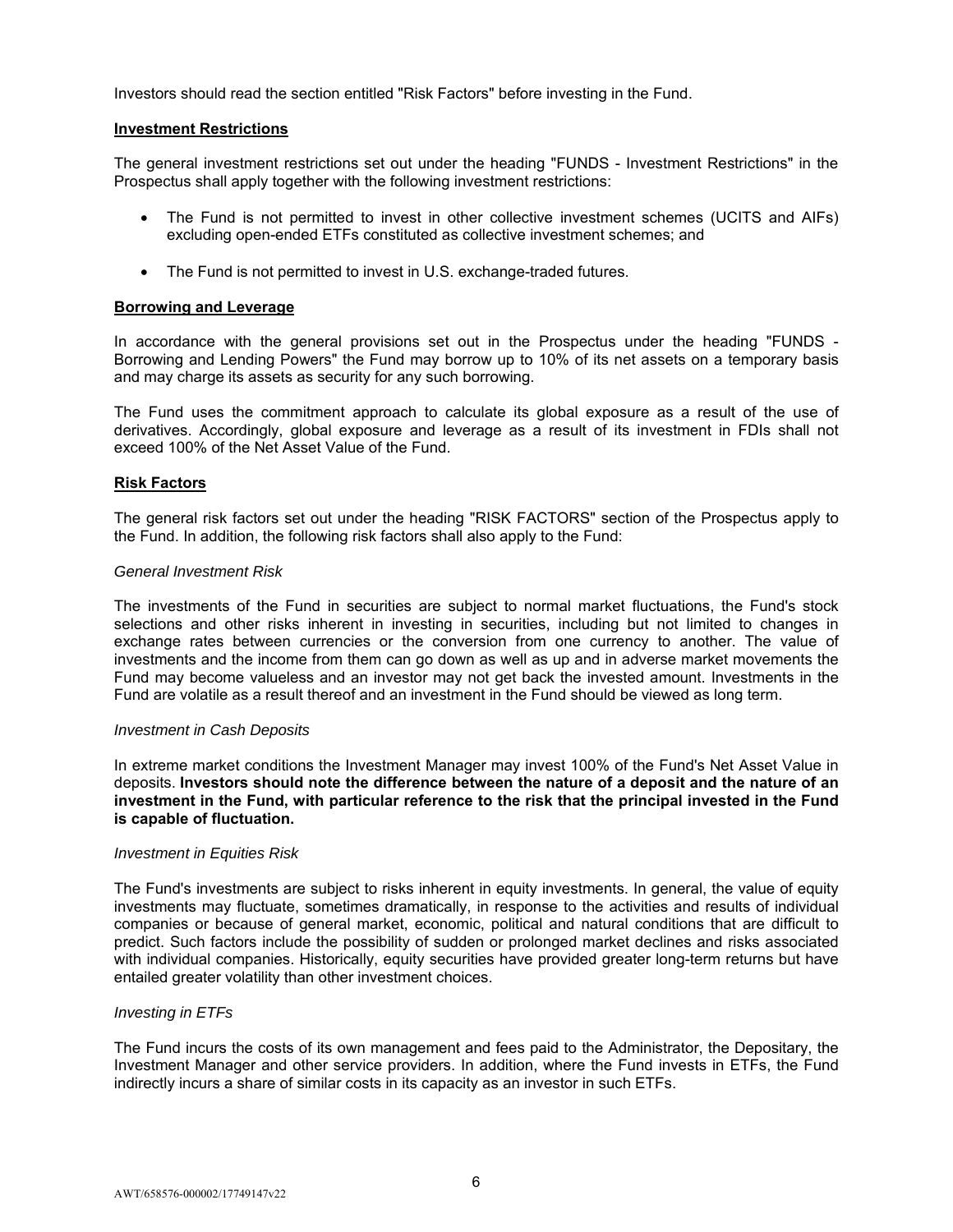## **Risk Management Process**

The Company on behalf of the Fund has filed with the Central Bank its risk management policy which enables it to accurately measure, monitor and manage the various risks associated with the use of FDIs. The Company will, on request, provide supplementary information to Shareholders relating to the risk management methods employed, including the quantitative limits that are applied and any recent developments in the risk and yield characteristics of the main categories of investments.

## **Dividend Policy**

The Company does not anticipate distributing dividends from net investment income in respect of the Fund but the Company reserves the right to pay dividends or to make other distributions in the future. Initially such amounts are retained by the Company and reflected in the Net Asset Value of the Fund. Shareholders will be notified in advance in the event of a change in the Fund's dividend policy and full details of any such change will be provided in an updated version of this Supplement.

## **Profile of the Typical Investor**

The Fund is suitable for investors seeking long term capital appreciation, active portfolio management and diversification in the Nordic stock market. Investors must be prepared to accept a medium to high level of volatility that comes from market movements and stock selections.

## **Key Information for Buying and Selling**

## **Base Currency**

The Base Currency of the Fund is Norwegian Kroner (NOK).

## **Shares available for subscription**

The following classes of Shares of the Fund are currently available for subscription:

Class A NOK

Class A EUR

Class A SEK

Class A USD (together the "**Class A Shares**")

Class B NOK

Class B EUR

Class B SEK

Class B USD (together the "**Class B Shares**")

Class C NOK (the "**Class C Shares**")

Class D NOK

Class D EUR

Class D SEK

Class D USD (together the "**Class D Shares**")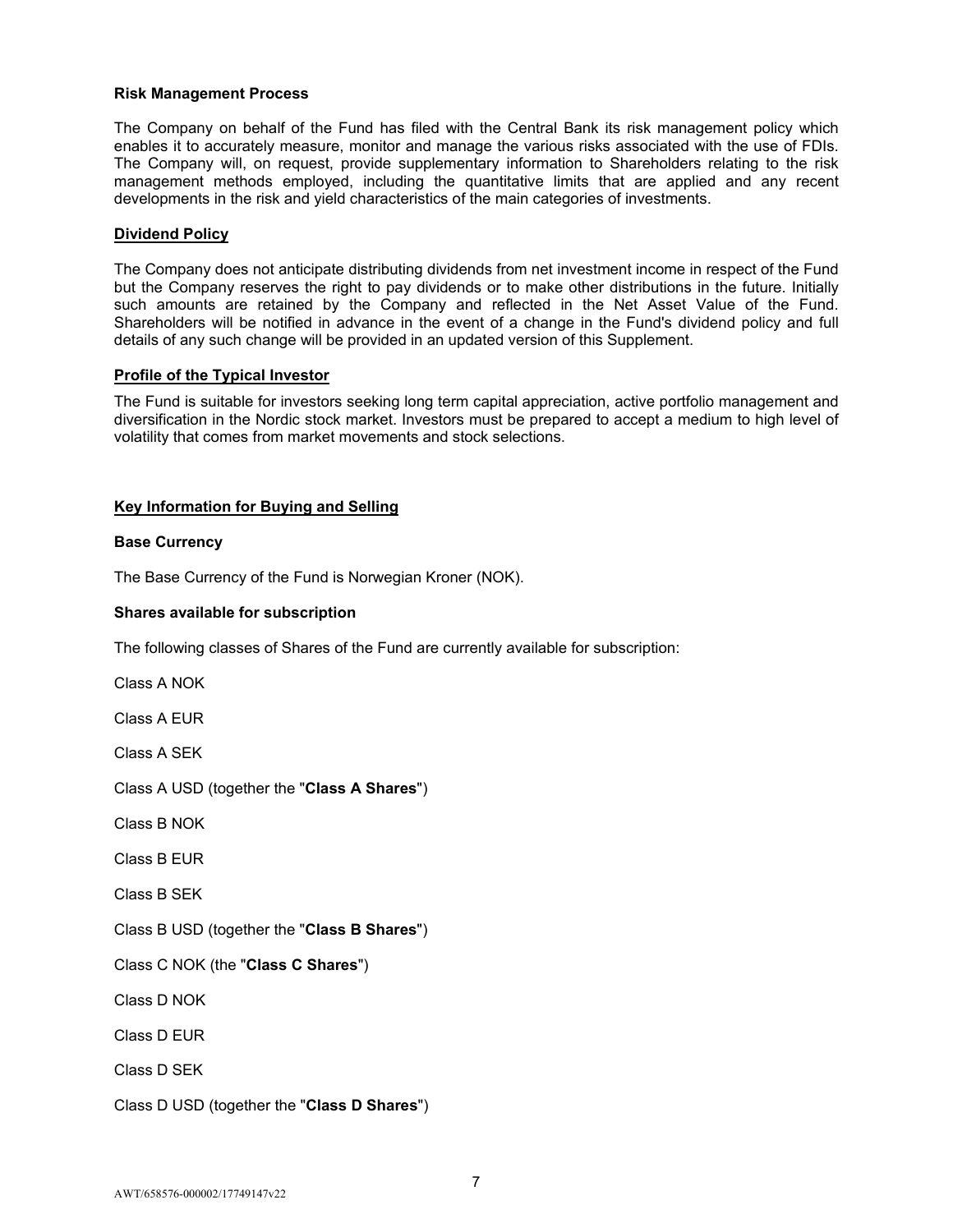Class I NOK

Class I USD (the "**Class I Shares**")

## **Initial Offer Period**

The Initial Offer Period for Class A EUR Shares, Class A USD Shares, Class B SEK Shares, Class B USD Shares, Class D EUR Shares, Class D SEK Shares, Class D USD Shares and Class I NOK Shares will begin at 9.00am (Irish time)/10.00am (Oslo time) on 27 April 2021 and will finish at 5.00pm (Irish time)/6.00pm (Oslo time) on 26 October 2021 or such earlier or later date as the Directors may determine.

## **Offer Period**

Class A NOK Shares, Class B NOK Shares, Class B EUR Shares, Class C Shares, Class D NOK Shares, Class A SEK Shares and Class I Shares are available for subscriptions on each Dealing Day.

### **Initial Issue Price**

Class A EUR – EUR1,000 per Share

Class A SEK – SEK1,000 per Share

Class A USD – USD1,000 per Share

Class B SEK – SEK1,000 per Share

Class B USD – USD1,000 per Share

Class D NOK – NOK1,000 per Share

Class D EUR – EUR1,000 per Share

Class D SEK – SEK1,000 per Share

Class D USD – USD1,000 per Share

Class I NOK – NOK1,000 per Share

Class I USD – USD1,000 per Share **Issue Price** 

Class A NOK Shares, Class B NOK Shares, Class B EUR, Class C Shares and Class I Shares are available at Net Asset Value per Share.

#### **Minimum Initial Investment Amount**

Class A Shares: NOK 1,000 or its foreign currency equivalent.

Class B Shares: NOK 10,000,000 or its foreign currency equivalent.

Class C Shares: NOK 1,000,000,000.

Class D Shares: NOK 200,000,000 or its foreign currency equivalent.

Class I Shares: NOK 100,000,000 or its foreign currency equivalent.

The Directors may waive such Minimum Initial Investment Amount in their absolute discretion.

## **Minimum Additional Subscription**

NOK 1,000 or its foreign currency equivalent.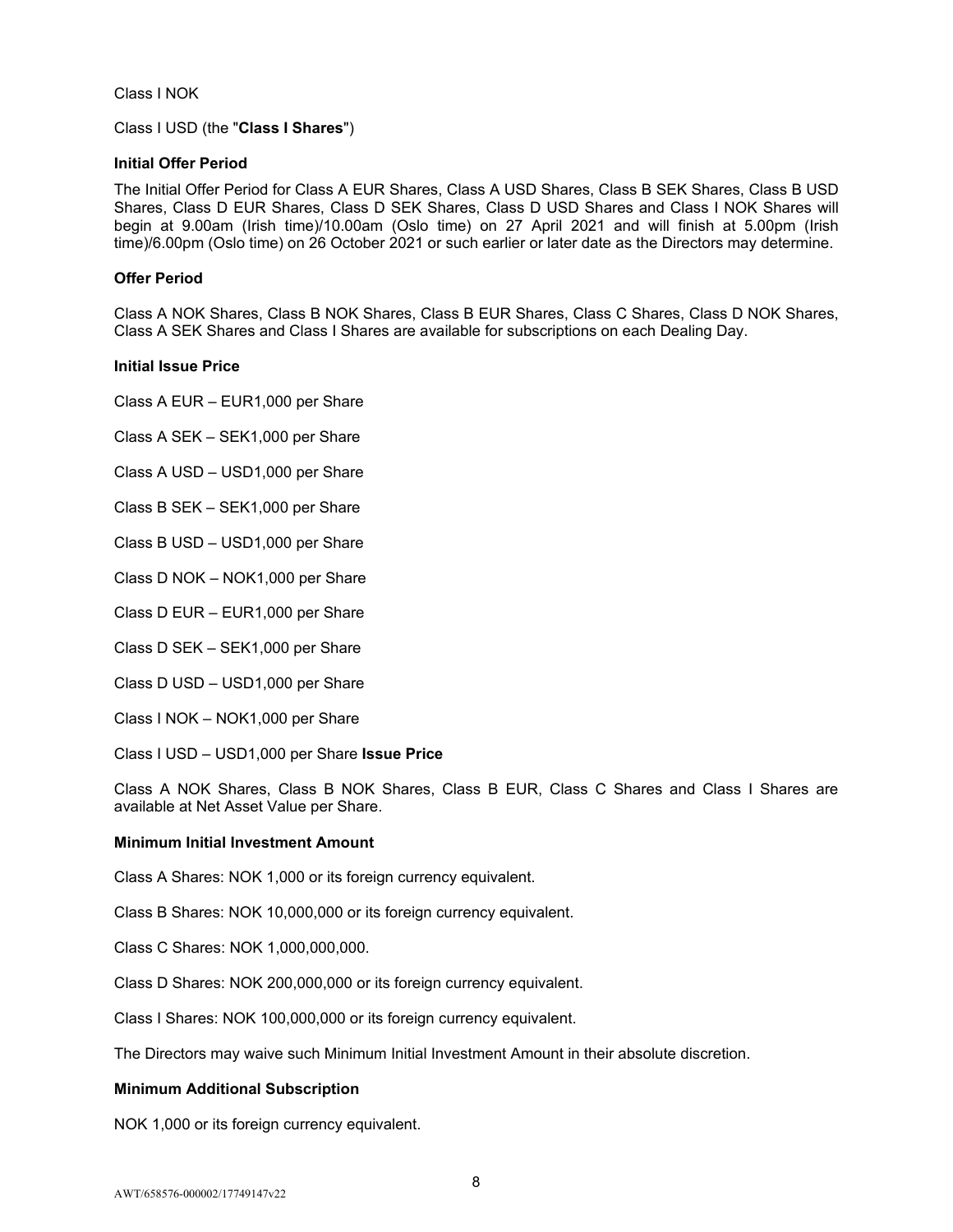## **Business Day**

Any day (except Saturday or Sunday) on which the banks in Ireland and Norway are open generally for business, or such other day as the Directors may determine and notify to Shareholders in advance.

## **Dealing Day**

The Fund shall be open to dealing on each Business Day, or such other day or days as the Directors may, at their absolute discretion, determine and notify Shareholders in advance, provided that there will always be two Dealing Days per month occurring at regular intervals.

### **Dealing Deadline**

In respect of a Dealing Day, the Dealing Deadline is defined as 10.00am (Irish time)/11.00am (Oslo time) on the relevant Dealing Day. Completed subscription documentation, including either initial or subsequent applications for Shares in the Fund and anti-money laundering documentation, must be received by the Administrator on or before the Dealing Deadline. Applications received after the Dealing Deadline will be carried forward to the next Dealing Deadline, unless otherwise agreed by the Directors in exceptional circumstances and provided such applications are received prior to the relevant Valuation Point.

### **Settlement Date**

#### *Subscriptions for Shares*

In the case of subscriptions, payment must have been received by 10.00am (Irish time)/11.00am (Oslo time) two Business Days after the relevant Dealing Day (or on the last day of the Initial Offer Period, where relevant). The completed subscription documentation, including in respect of initial applications all required anti-money laundering documentation, must have been received by the relevant Dealing Deadline.

If payment in full has not been received by the Settlement Date, or in the event of non-clearance of funds, the Directors may treat the application as an application for such number of Shares as may be purchased with such payment on the next Dealing Day following receipt of payment in full or of cleared funds.

If cleared funds are not received by the Settlement Date then any interest costs and/or directly related charges will be reimbursed by the subscriber unless otherwise agreed by the Directors at their absolute discretion.

#### *Repurchases of Shares*

In the case of repurchases, settlement will generally be three Business Days after the relevant Dealing Day (assuming the receipt of the relevant duly signed repurchase request) and in any event shall be no later than ten Business Days after the relevant Dealing Deadline.

#### **Anti-Dilution Levy**

The Directors may, where there are net subscriptions or redemptions, adjust the Net Asset Value by charging an Anti-Dilution Levy which will be paid into the assets of the Fund and which will be calculated to cover the dealing costs as a result of net subscriptions or redemptions on any Dealing Day (which will include any dealing spreads and commissions) or in any other circumstances where the Directors believe it is necessary to prevent an adverse effect on the value of the assets of the Fund. The level of the Anti-Dilution Levy will be applied on a general rather than an ad hoc basis, and may vary but at no time shall exceed a maximum of 2% of the Net Asset Value of the Fund. Investors should note that the Investment Manager is obliged to obtain 'best execution', and although this does not always mean choosing the lowest-cost option, the Investment Manager will use its best efforts to keep such costs as low as possible.

#### **Valuation Point**

11.59pm in Ireland on the relevant Dealing Day.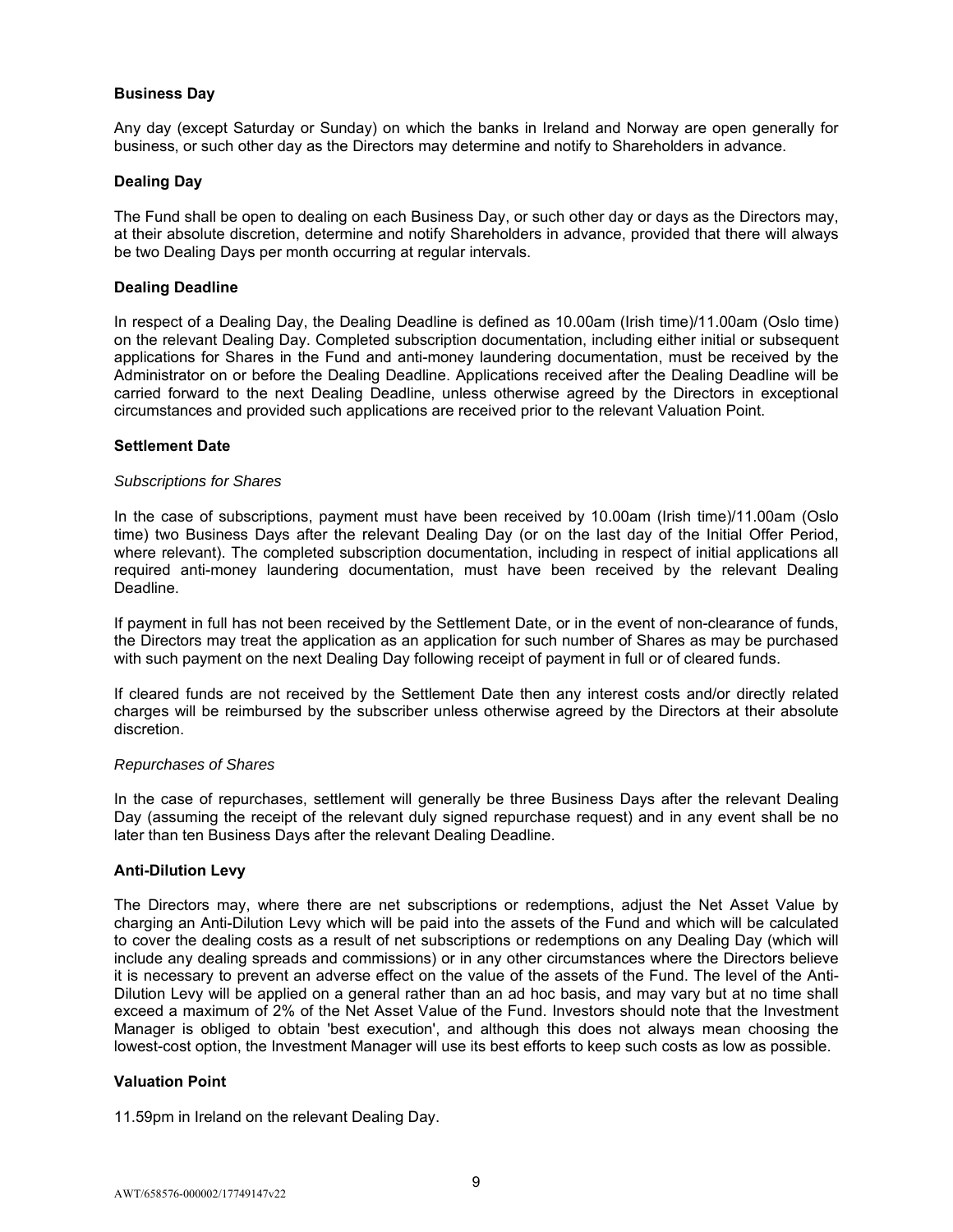## **Fees and Expenses**

#### **Investment Management Fee**

#### *Class A Shares*

The Company pays the Investment Manager a fee of up to 1.50% per annum of the Net Asset Value of the Fund attributable to the Class A Shares. This fee accrues on a daily basis and at the beginning of each week, an on-account payment of 1/52 of the Investment Management Fee is made.

The Investment Manager is also entitled to be repaid out of the assets of the Fund all costs, expenses, outgoings and liabilities reasonably and properly incurred by or on behalf of the Investment Manager on behalf of the Fund.

The Investment Management Fee is calculated by the Administrator.

### *Class B Shares*

The Company pays the Investment Manager a fee of up to 0.95% per annum of the Net Asset Value of the Fund attributable to the Class B Shares. This fee accrues on a daily basis and at the beginning of each week, an on-account payment of 1/52 of the Investment Management Fee is made.

The Investment Manager is also entitled to be repaid out of the assets of the Fund all costs, expenses, outgoings and liabilities reasonably and properly incurred by or on behalf of the Investment Manager on behalf of the Fund.

The Investment Management Fee is calculated by the Administrator.

### *Class I Shares*

The Company pays the Investment Manager a fee of up to 0.75% per annum of the Net Asset Value of the Fund attributable to the Class I Shares. This fee accrues on a daily basis and at the beginning of each week, an on-account payment of 1/52 of the Investment Management Fee is made.

The Investment Manager is also entitled to be repaid out of the assets of the Fund all costs, expenses, outgoings and liabilities reasonably and properly incurred by or on behalf of the Investment Manager on behalf of the Fund.

The Investment Management Fee is calculated by the Administrator.

### *Class C Shares*

The Company pays the Investment Manager a fee of up to 1.40% per annum of the Net Asset Value of the Fund attributable to the Class C Shares. This fee accrues on a daily basis and at the beginning of each week, an on-account payment of 1/52 of the Investment Management Fee is made.

The Investment Manager is also entitled to be repaid out of the assets of the Fund all costs, expenses, outgoings and liabilities reasonably and properly incurred by or on behalf of the Investment Manager on behalf of the Fund.

The Investment Management Fee is calculated by the Administrator.

### *Class D Shares*

The Company pays the Investment Manager a fee of up to 1.75% per annum of the Net Asset Value of the Fund attributable to the Class D Shares. This fee accrues on a daily basis and at the beginning of each week, an on-account payment of 1/52 of the Investment Management Fee is made.

The Investment Manager is also entitled to be repaid out of the assets of the Fund all costs, expenses, outgoings and liabilities reasonably and properly incurred by or on behalf of the Investment Manager on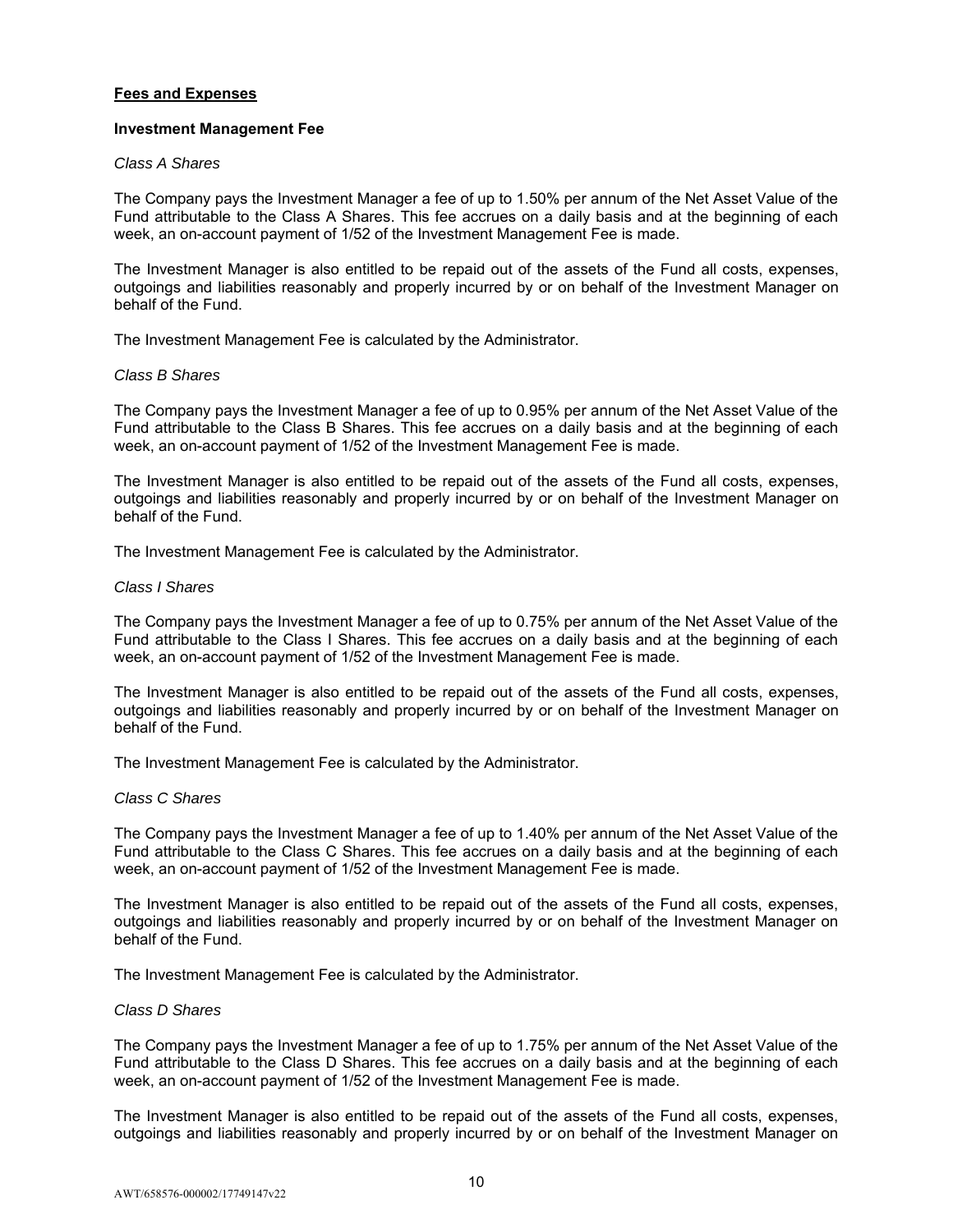behalf of the Fund.

The Investment Management Fee is calculated by the Administrator.

## **Performance Fee**

A performance fee equal to 15% of any New Net Appreciation (as defined below) will be payable to the Investment Manager in respect of the Class A, Class B and Class I Shares (the "**Performance Fee**"). No Performance Fee shall be payable in respect of the Class C Shares or the Class D Shares. The Performance Fee will be calculated in respect of each calendar year ending on 31 December (a "**Calculation Period**"). However, the first Calculation Period in respect of any Class of Shares will be the period commencing on the Business Day immediately following the close of the Initial Offer Period for that Class and ending on 31 December of that calendar year, and the initial offer price of the relevant Class will be taken as the starting point for the calculation of the Performance Fee.

The Performance Fee will be calculated and accrued as at each Valuation Point. The Performance Fee will normally be payable to the Investment Manager in arrears within 14 calendar days of the end of each Calculation Period. However, in the case of Shares redeemed during a Calculation Period, the accrued Performance Fee in respect of those Shares will be payable within 14 calendar days after the date of redemption. Crystallised Performance Fees shall remain in the relevant Class (but shall not participate in subsequent gains and losses of the relevant Class) and shall not be used or made available to satisfy redemptions or pay any fees and expenses of the relevant Class. In the event of a partial redemption, Shares will be treated as redeemed on a first in, first out ("fifo") basis.

The Performance Fee in respect of each Calculation Period will be calculated by reference to the Net Asset Value before deduction for any accrued Performance Fee, provided that in doing so it is in the best interests of Shareholders (i.e. it would result in a lower Performance Fee).

If the Investment Management Agreement is terminated during a Calculation Period, the Performance Fee in respect of the then current Calculation Period will be calculated and paid as though the date of termination were the end of the relevant Calculation Period.

The "**New Net Appreciation**" shall equal the amount, if any, by which the Net Asset Value of the relevant Class (prior to any deduction for accrued Performance Fee payable in respect of the period) as of the end of the relevant Calculation Period exceeds the High Water Mark as adjusted by the Hurdle Rate (each as defined below).

The "**High Water Mark**" will be the greater of:

- (a) the Net Asset Value of the relevant Class as of the end of the most recent Calculation Period in respect of which a Performance Fee was paid in respect of such relevant Class (after the deduction for the Performance Fee then paid). The Net Asset Value referred to in the previous sentence shall be increased when additional Subscriptions are made to the relevant Class, by an amount equal to such Subscriptions and shall be reduced proportionately whenever Redemptions are made from the relevant Class by being multiplied by the fraction, the numerator of which is the Net Asset Value of the relevant Class immediately after, and the denominator of which is the Net Asset Value of the relevant Class immediately prior to, any such redemption (the Net Asset Value of the relevant Class in each case to be calculated prior to deduction for any accrued Performance Fee); or
- (b) if no Performance Fee has ever been paid, then the initial capital of the relevant Class immediately following the close of the Initial Offer Period.

For the avoidance of doubt, a Performance Fee is only payable where the Net Asset Value of the relevant class exceeds the High Water Mark, as adjusted by the Hurdle Rate.

The "**Hurdle Rate**" in this context is the percentage change in the value of the Reference Index at the end of the Calculation Period versus the value of the Reference Index at the start of the Calculation Period. The value of the Reference Index at the start of the Calculation Period will be the value of the Reference Index at the end of the last Calculation Period or, in the case of the first Calculation Period, the value of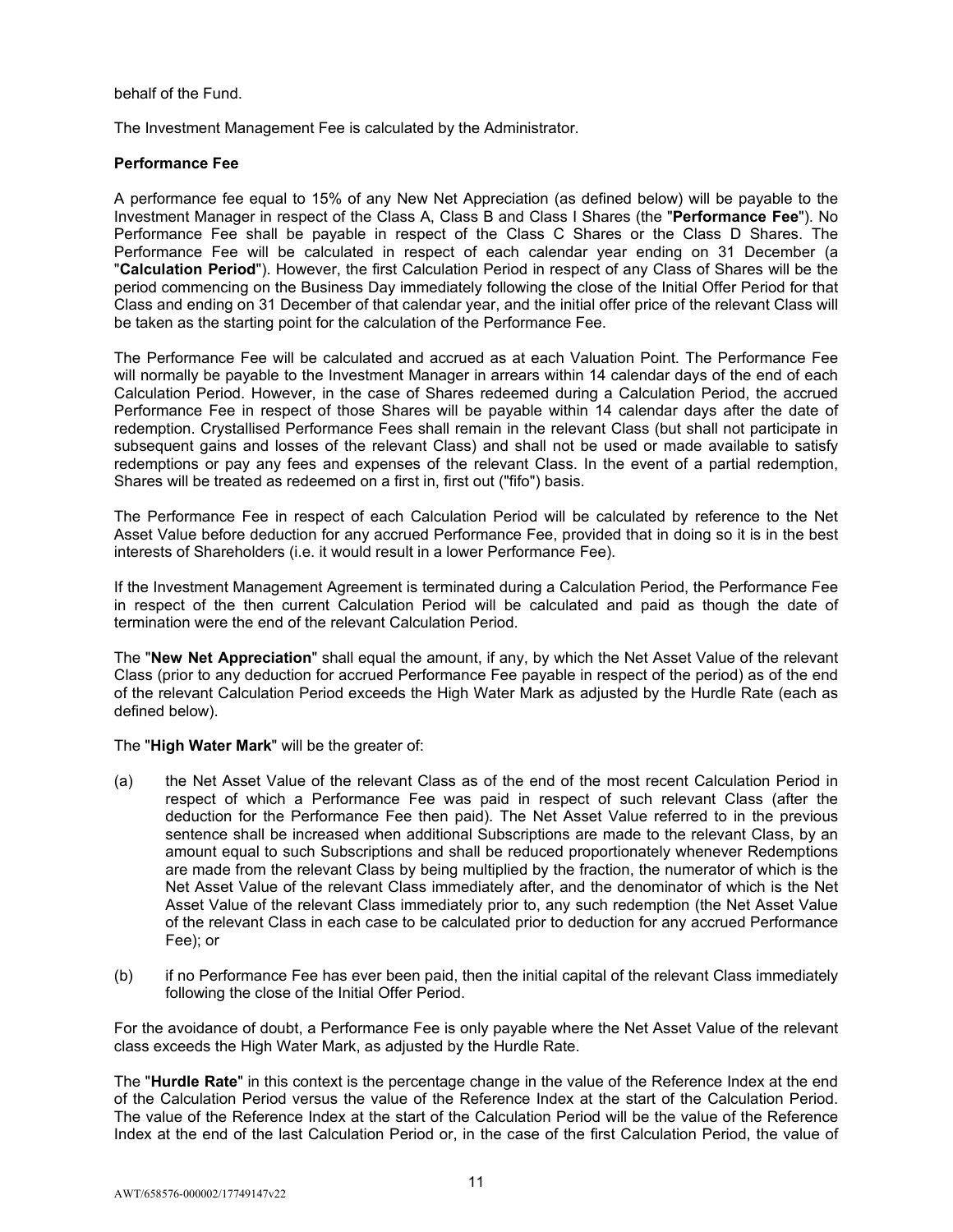the Reference Index at the time of the initial issue of Shares. Investors should be aware that the Hurdle Rate may be negative and that a Performance Fee may still be payable in such circumstances. Example:

| <b>Class A EUR</b><br><b>Shares</b>                                          | <b>Initial</b><br><b>Offer</b><br>Price /<br><b>HWM</b> | <b>GAV per Share at</b><br>end of Year 1 before<br>performance fees   | <b>GAV per Share at</b><br>end of Year 2 before<br>performance fees | GAV at end of Year 3<br>before performance fees              |
|------------------------------------------------------------------------------|---------------------------------------------------------|-----------------------------------------------------------------------|---------------------------------------------------------------------|--------------------------------------------------------------|
| Gross asset<br>value (GAV) per<br>shares                                     | €1,000                                                  | €1,050                                                                | €1,060                                                              | €1,000                                                       |
| HWM adjusted<br>for the changes<br>in the hurdle<br>rate                     | €1,000                                                  | €1,010                                                                | €1,070                                                              | €950                                                         |
| Investor A<br>subscribes in<br>Initial Offer<br>Period                       | Pays<br>€1,000<br>per share                             | Pays performance fee<br>of (€1,050-<br>€1,010)*10%=€4.00<br>per share | Performance below<br>high water mark. No<br>performance fee paid.   | Pays performance fee of<br>(€1,000-€950)*10%=€5<br>per share |
| Investor B<br>subscribes in<br>beginning of<br>Year 2 at €104.4<br>per share |                                                         |                                                                       | Performance below<br>high water mark. No<br>performance fee paid.   | Pays performance fee of<br>(€1,000-€950)*10%=€5<br>per share |
| High water mark<br>after year end                                            |                                                         | Reset of HWM to<br>€1046 (reset to NAV)                               | High water mark<br>remains €1,070                                   | Reset of HWM to €995<br>(reset to NAV)                       |

The Performance Fee will be verified by the Depositary and is not open to the possibility of manipulation.

The Performance Fee is based on net realised and net unrealised gains and losses as at the end of each Calculation Period and, as a result, a Performance Fee may be paid on unrealised gains which may subsequently never be realised.

## **Administration Fees**

The Administrator shall be entitled to receive out of the net assets of the Fund an annual fee, accrued and calculated at each Valuation Point and payable monthly in arrears at an annual rate which will not exceed 0.105% of the Net Asset Value of the Fund. The minimum monthly fee will be waived for the first 12 months of operations.

The Administrator shall also be entitled to receive a fee per Share class (other than the NOK classes) per month for the provision of investor services, a financial statement production fee of financial statements produced, an investor account fee per account per month and an investor transaction fee per subscription or redemption.

All transaction related costs will be at normal commercial terms.

The Company and each of its Funds shall be responsible for all disbursements and reasonable out-ofpocket expenses incurred by the Administrator in the proper performance of its duties inclusive of third party brokerage fees and costs incurred by the Company in relation to its own investment activities.

## **Depositary Fees**

The Depositary shall be entitled to receive out of the assets of the Fund an annual fee, accrued and calculated at each Valuation Point and payable monthly in arrears at an annual rate which will not exceed 0.03% of the Net Asset Value of the Fund subject to a minimum monthly fee of €1,100 per month plus VAT if any. The Depositary is also entitled to custodial and sub-custodian's fees (which will be charged at normal commercial rates) as well as agreed upon transaction charges (which will be at normal commercial rates) and other out of pocket expenses (plus VAT thereon if any).